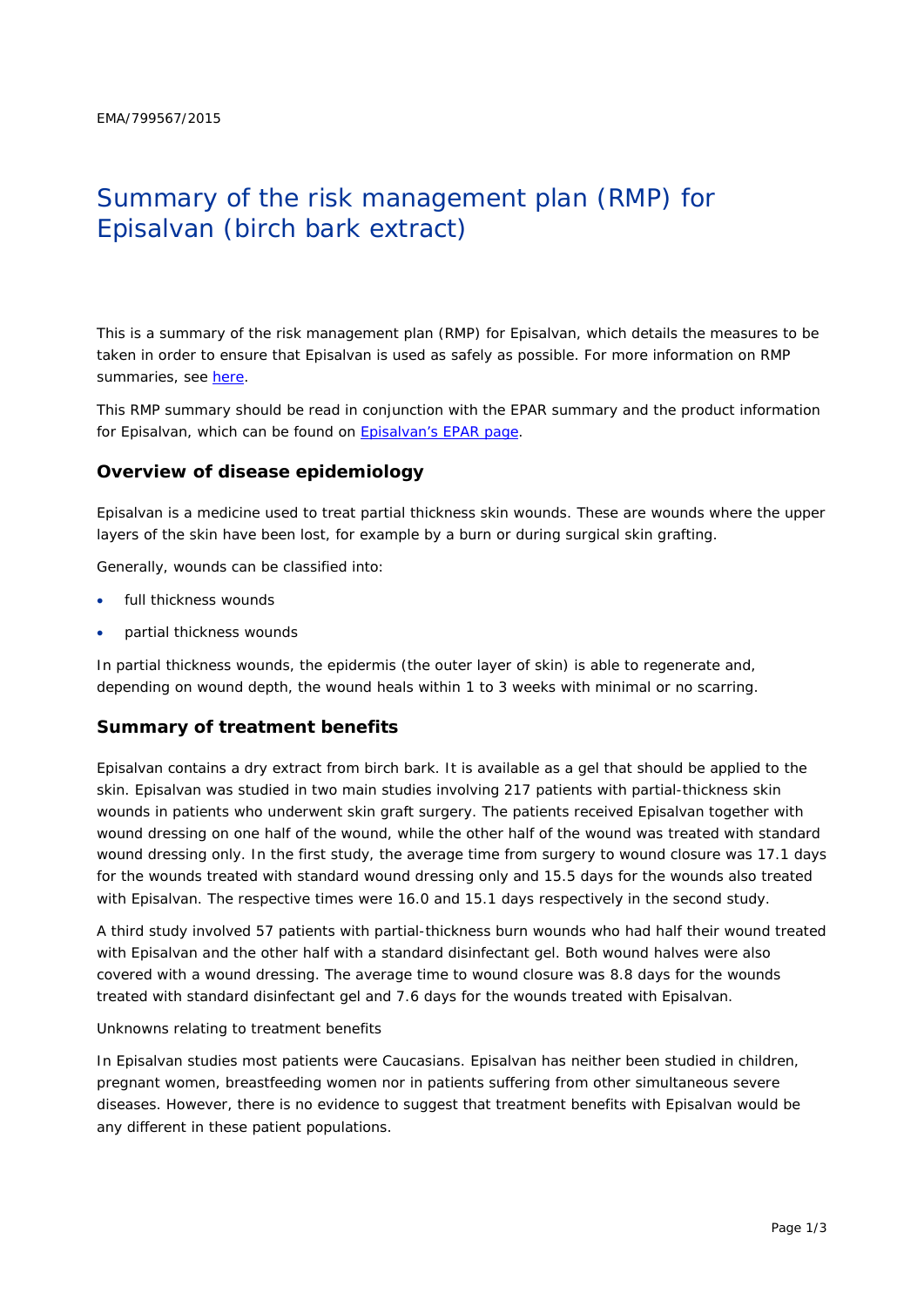## **Summary of safety concerns**

## *Important identified risks*

| <b>Risk</b>        | What is known                        | Preventability                            |
|--------------------|--------------------------------------|-------------------------------------------|
| Allergic reaction  | There were three reports of allergic | Allergic reactions cannot be predicted,   |
| (hypersensitivity) | reaction in trials with Episalvan.   | and so are not preventable.               |
|                    | Episalvan was thought to have caused | Episalvan must not be used in patients    |
|                    | the allergic reaction in only one of | allergic to Episalvan or any of the other |
|                    | these cases. This event was mild and | ingredients of this medicine.             |
|                    | the patient recovered completely.    |                                           |

## *Important potential risks*

| <b>Risk</b>           | What is known                                                                   |
|-----------------------|---------------------------------------------------------------------------------|
| Wound infection       | Infection is a common complication of any type of wound, especially burn        |
|                       | wounds. Wound infection has occurred during treatment with Episalvan, as        |
|                       | well as with comparator products. From the current data it is not known if      |
|                       | Episalvan increases the risk of contracting wound infections compared with      |
|                       | other products.                                                                 |
|                       | In case of infection, treatment with Episalvan should be discontinued.          |
| Off-label             | Use of Episalvan in patients with epidermolysis bullosa has not been studied    |
| (unauthorised) use in | sufficiently in clinical trials and is therefore not recommended in these       |
| patients with         | patients. As there is currently no approved medication for symptomatic          |
| epidermolysis bullosa | treatment of wounds in patients with epidermolysis bullosa, off-label use may   |
| (an inherited         | occur.                                                                          |
| blistering condition) |                                                                                 |
| Prolonged healing     | Episalvan is not intended to replace surgery, but to promote healing of partial |
| time of burn wounds   | thickness wounds treated conservatively with standard wound care. Wounds        |
| and risk of           | that do not heal within an acceptable period may need surgical measures to      |
| hypertrophic scarring | reduce the risk of prolonged healing times and hypertrophic scarring.           |
| (raised scar) if      |                                                                                 |
| surgery is delayed    |                                                                                 |

#### *Missing information*

| <b>Risk</b>            | What is known                                                                     |
|------------------------|-----------------------------------------------------------------------------------|
| Interaction with other | Interaction with other topical medicines has not been studied in clinical trials. |
| topical medicines      | There is a theoretical risk that applying two topical medicines at the same       |
| (applied to skin)      | time can lead to irritation or other side effects.                                |
| Use in patients with   | Use of Episalvan in patients with multiple allergic disorders has not been        |
| multiple allergic      | tested. There is a theoretical risk that such patients have a higher risk of      |
| disorders              | sensitisation (immune system has come into contact with an allergen, built        |
|                        | antibodies and is ready to launch a defence reaction when the allergen            |
|                        | reappears) against the active substance.                                          |
| Use in patients with   | Use in non-Caucasian patients with different skin types due to ethnic origin or   |
| different skin types   | skin phototypes (based on reaction to sun exposure) has not been tested in        |